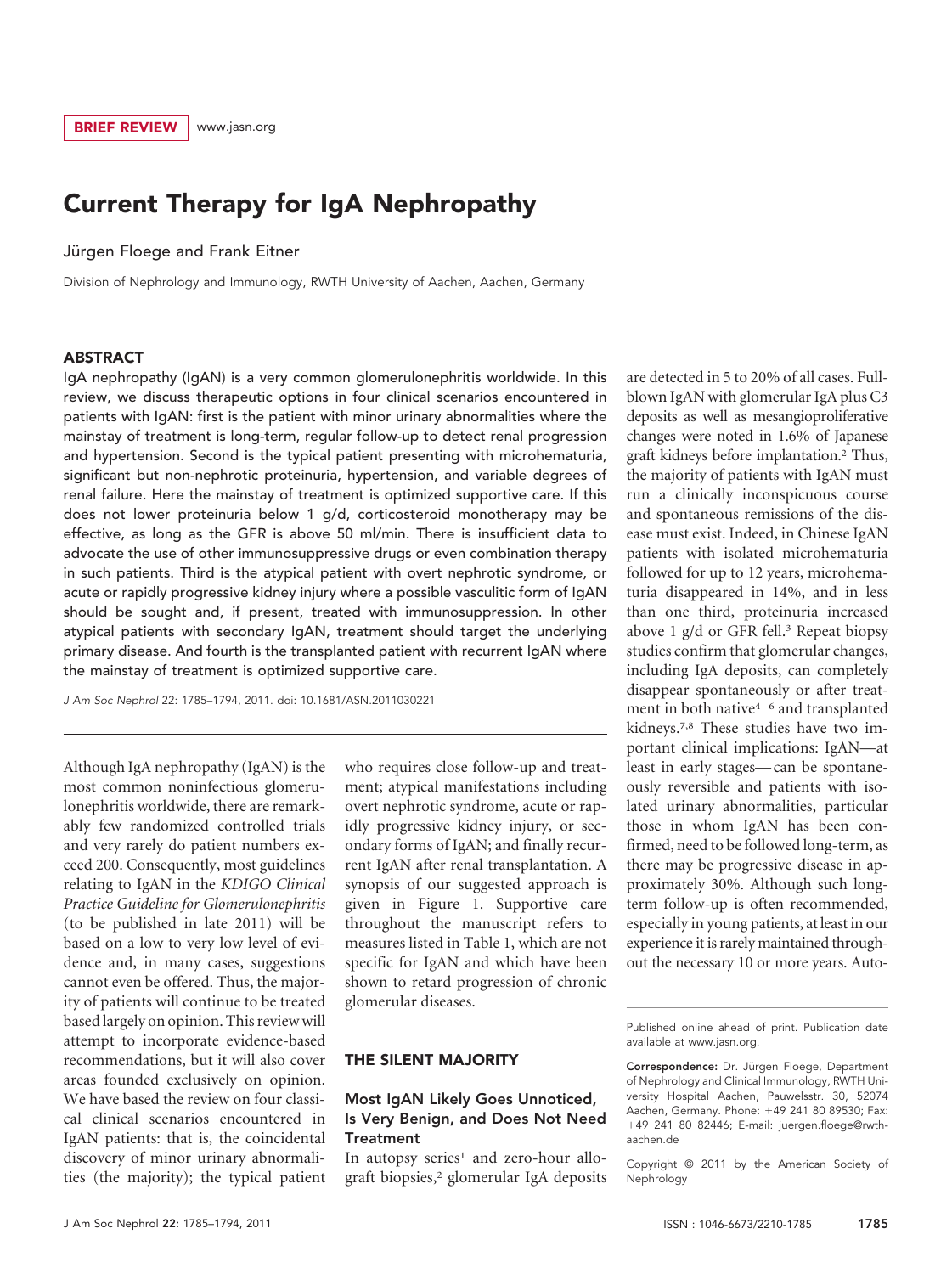

Figure 1. Synopsis of suggested therapeutic approaches to patients with IgAN depending on the clinical setting.

mated reminder systems might provide some help here.

#### THE TYPICAL PATIENT WITH IgAN

#### Proteinuria, Hypertension, and GFR Are Key Determinants of the Type of Treatment

The degree of proteinuria is one of the strongest predictors of outcome in IgAN.9 –11 The risk for renal failure increases with higher proteinuria. *Vice versa*, lowering proteinuria markedly decreases risk regardless of whether the initial proteinuria is mild or in the nephrotic range.9,11 Whereas most studies use a proteinuria cutoff of 1 g/d, above which increased risk for renal failure develops, $9-11$  others contend that an increased risk starts above 0.5 g/d.12 Furthermore, it unresolved, which is the best predictor, proteinuria at initial presentation or the level maintained over the first year or at year 1.12 Uncontrolled hypertension has an additive effect with proteinuria in driving progression of disease.9,11 The third consistent indicator of risk is a decrease in GFR at presentation.10 This is expected since loss of renal function likely identifies the subgroup of IgAN patients who are already progressive. Finally, renal prognosis is worse in obese IgAN patients,13,14 possibly related to superimposed obesity-related renal changes.15 Nonsurgical weight loss can indeed lead to a reduction of proteinuria.16

In terms of histologic parameters (Figure 2), the IgAN Oxford classification<sup>17,18</sup> may offer important advances by providing evidence that not only chronic fibrotic changes, particularly glomerulosclerosis and tubulointerstitial fibrosis, but also mesangial and endocapillary hypercellularity predict prognosis. Various validation studies, such as the VALIGA study of the European Renal Association (ERA-EDTA), are ongoing. Whether it is beneficial to base clinical decisions on this classification system, in particular, the novel parameters of mesangial and endocapillary hypercellularity, has not yet been tested. Finally, how the presence of cellular crescents in a patient who does not exhibit a rapidly progressive (vasculitic) course of IgAN should ultimately affect treatment modality is unresolved. There is relative consensus, however, that crescents in -50% of the glomeruli in an otherwise stable patient should not automatically prompt immunosuppression since institution of adequate supportive therapy may indeed lead to resolution of crescents.

#### One Size Fits All: Optimized Supportive Therapy Is the Cornerstone for All Patients at Risk of Progression

There is no doubt that an optimized supportive regimen constitutes the corner-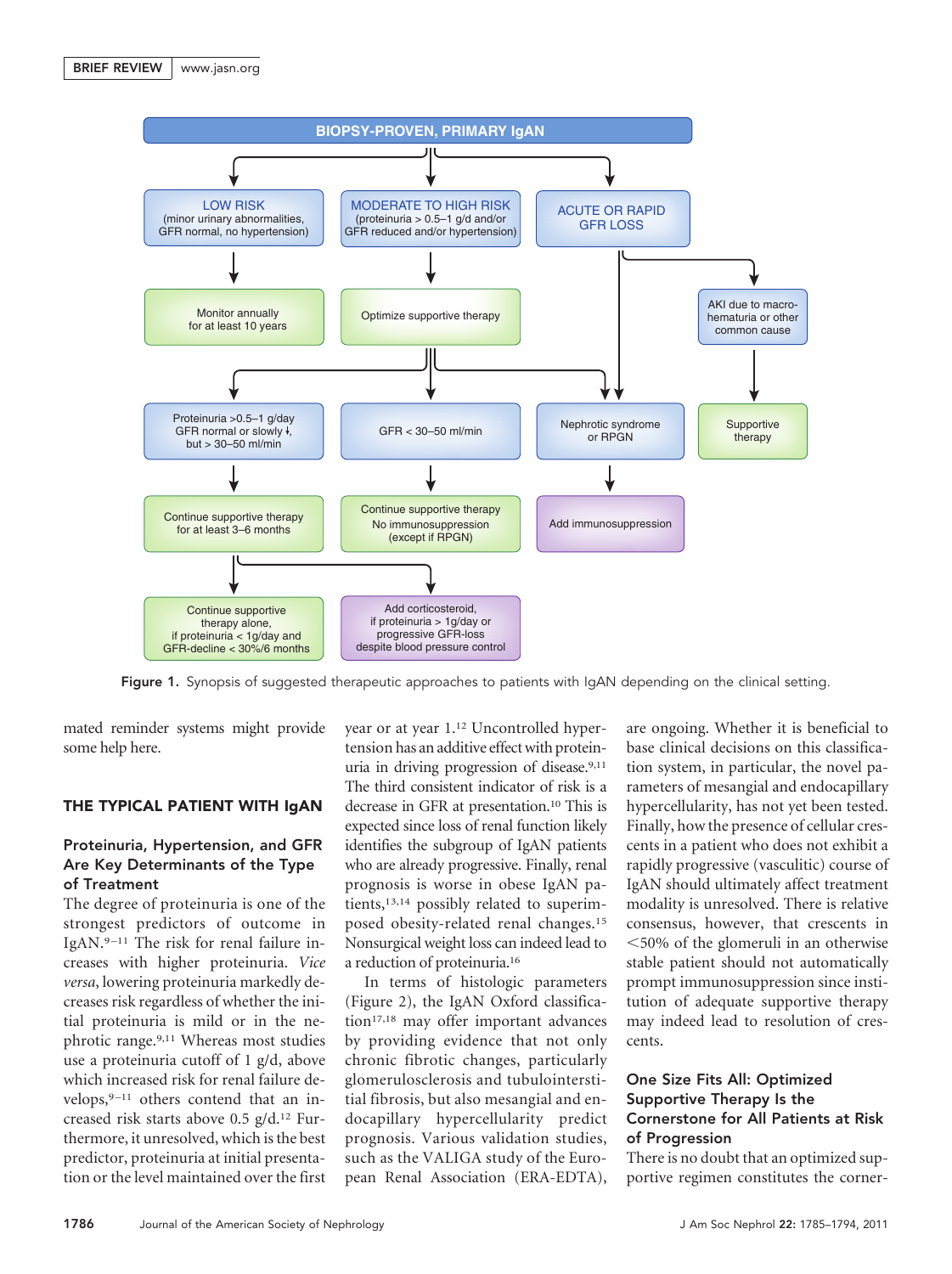#### Table 1. Supportive therapy of IgAN

Level 1 recommendations

- Control blood pressure (sitting systolic BP in the 120s)
- ACE inhibitor or ARB therapy with uptitration of dosage or combination ACE inhibitor and ARB therapy
- Avoid dihydropyridine calcium-channel blockers unless needed for BP control
- Control protein intake

Level 2 recommendations

- Restrict NaCl intake/institute diuretic therapy
- Control fluid intake
- Non–dihydropyridine calcium-channel blocker therapy
- Control each component of the metabolic syndrome
- Aldosterone antagonist therapy
- Beta-blocker therapy
- Smoking cessation
- Allopurinol therapy
- $\bullet$  Empiric NaHCO<sub>3</sub> therapy, independent of whether metabolic acidosis is present or not Other measures to retard IgAN progression
	- Avoid NSAIDs altogether, or no more than once or twice weekly at most
	- Avoid prolonged severe hypokalemia
	- Avoid phosphate cathartics
	- Ergocalciferol therapy to correct vitamin D deficiency
	- Control hyperphosphatemia and hyperparathyroidism; in animal models and in human studies, controlling hyperphosphatemia slows CKD progression

Recommended supportive therapy options in patients with, or at risk of, progressive IgAN (modified after reference 20). The goal is to implement all level 1 recommendations and as many level 2 recommendations as feasible. ACE, angiotensin-converting enzyme; ARB, angiotensin receptor blocker; CKD, chronic kidney disease; NSAID, non-steroidal anti-inflammatory drug.

stone of any therapeutic approach to IgAN patients at risk for progression. In fact, this will be the only area where there will be KDIGO *recommendations* (as opposed to *suggestions* with lower degree evidence). These measures are summarized in Table 1. In view of space limitations, we will not discuss this issue in detail. The reader is referred to excellent reviews on this topic.19 –21 Of note, most randomized trials in IgAN suffer from lack of optimized and comprehensive supportive care. We therefore initiated the STOP-IgAN trial,<sup>22</sup> which will test in high-risk IgAN patients whether immunosuppression exerts an added benefit after the supportive therapy has been optimized over 6 months. We recently finished recruitment and data are expected by 2014.

#### Nonestablished and Controversial Nonimmunosuppressive Treatment Approaches

In a meta-analysis of fish oil therapy in patients with IgAN, no statistically significant benefit was noted, although

there was a 75% probability of at least a minor effect.23 Long-term follow-up of the largest randomized trial so far24 noted a better preservation of renal function in the fish oil group. In a smaller Italian randomized trial in proteinuric IgAN patients with preserved renal function, proteinuria decreased by 75% in the fish oil group but remained stable in controls;25 however, a tendency of the control group toward worse prognostic features at baseline (numerically lower mean GFR, higher proteinuria, and more men) was notable. Essentially no side effects were noted. In contrast, another more recent randomized trial failed to detect a benefit from fish oil;26 whether this was related to a slightly higher baseline proteinuria in the fish oil group remains unresolved. At present, fish oil in IgAN is literally a matter of taste.

Antiplatelet and anticoagulant drugs are mostly used in Asia for the treatment of IgAN. A small randomized trial suggested benefit from dipyridamole (75 mg three times daily and warfarin [INR 1.3 to 1.5]) compared with no treatment, but angiotensinconverting enzyme (ACE) inhibitors were avoided in these patients.<sup>27</sup> Most other studies on this topic suffer from the fact that antiplatelet therapy was not standardized (aspirin, warfarin, or dipyridamole were used), often combined with immunosuppression, and were retrospective and nonrandomized. At present, no recommendation on the use of such drugs is possible in IgAN patients.

Tonsillectomy, combined with immunosuppression, in patients at risk for progressive IgAN, is mostly recommended in Japan, based largely on retrospective data.28,29 A recent small Japanese study in transplanted patients with recurrent IgAN<sup>30</sup> reports that tonsillectomy reduces proteinuria from 880 to 280 mg/d, whereas little change was noted in a non– operated control group. Another recent Japanese study in primary IgAN also reports that tonsillectomy combined with immunosuppression is more effective in inducing remission of proteinuria and/or hematuria than immunosuppression alone.31 Limitations of both studies include their small size, nonrandomized nature, and nonsystematic renin-angiotensin blockade. Given that other studies have been unable to document a benefit in IgAN patients who are Caucasian,32,32a we feel that an adequately powered randomized controlled trial will be required before tonsillectomy can be routinely recommended in the care of IgAN patients. An exception may be when there is a clear temporal relationship between tonsillitis episodes and bouts of macrohematuria.

A recent Finnish study investigated the relationship between alcohol consumption and progression of IgAN.<sup>33</sup> Better kidney function was associated with light-to-moderate alcohol consumption after correction for hypertension and 24-hour protein excretion. Light consumption (one drink per day) in women and moderate consumption (1 to 3 drinks per day) in men appears optimal. Although this certainly does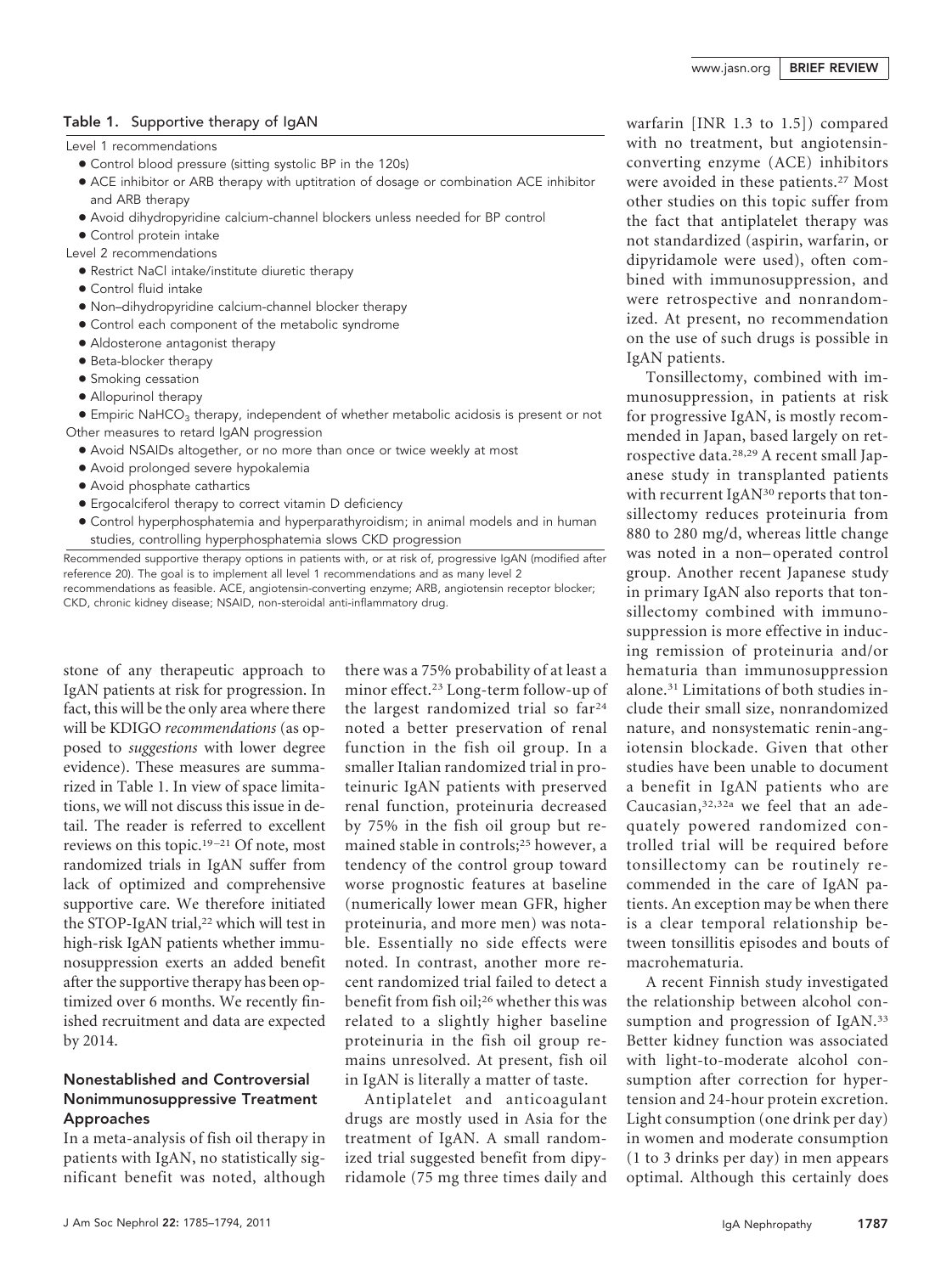

Figure 2. The range of histologic findings in IgA nephropathy with an evaluation based on the Oxford classification.17,18 All sections are PAS stains. (A) Glomerulus without mesangial proliferation and matrix increase (M0 with the majority of glomeruli showing this phenotype). (B) Glomerulus with segmental mesangial hypercellularity (arrow) (M1 with the majority of glomeruli showing such a phenotype). (C) Endocapillary hypercellularity (E1). (D) Glomerulus with segmental necrosis and extracapillary proliferation. (E) Overview of a case with sclerotic and atrophic changes. Right-sided glomerulus with segmental glomerulosclerosis and a focal adhesion (arrow) surrounded by increased interstitial matrix and tubules with segmental dedifferentiation (tubular atrophy) (S1 for glomerular sclerosis and T1 for tubular atrophy and interstitial fibrosis). (F) Higher magnification of the glomerulus illustrated in Figure 2E with segmental glomerulosclerosis and an adhesion (arrow) (S1).

not establish a causal or even therapeutic relationship, patients should be made aware of these findings.

#### Proteinuric Patients, Despite Optimized Supportive Care, Should Be Given a 6-Month Course of Corticosteroids If GFR Is Above 50 ml/min

Three randomized controlled trials have shown that a 6-month course of corticosteroids in IgAN patients with relatively

preserved renal function, and a GFR above 50 ml/min, can reduce proteinuria and decrease the risk of subsequent renal failure.<sup>34-37</sup> Whereas corticosteroid therapy in the first trial consisted of combined pulse and oral steroids, a purely oral regimen was used in the subsequent trials and appeared effective as well (Table 2). In contrast, in a smaller United States trial,<sup>26</sup> using a much longer but strictly alternating steroid regimen, no benefit was noted at 2 years (Table 2). Similarly, a low-dose corticosteroid regimen (20 mg/d, tapered over 2 years) from Japan was ineffective in a randomized trial.38

Corticosteroid-related side effects, even with the more aggressive Pozzi regimen, were reported to be minor. This is in contrast to the orthopedic literature in which 9 g of methylprednisolone markedly exceeded the threshold of 2 g of methylprednisolone administered within 3 months, abovewhich the incidence of aseptic osteonecrosis starts to rise.39,40

Supportive therapy in the IgAN patients was not optimal by current standards in the study of Pozzi *et al.*36; a similar benefit was noted after instituting an ACE inhibitor alone.<sup>41,42</sup> This is consistent with a retrospective analysis in 702 IgAN patients where corticosteroid pulse therapy as well as ACE-inhibitor therapy independently reduced progression of disease.43 Both the trial of Manno *et al.* and Lv *et al.* 35,34 (Table 2) suffer from their study design, as patients were required to discontinue prior ACE inhibitor or angiotensin receptor blocker (ARB) therapy. Then, in the combination groups, they started receiving simultaneously an ACE inhibitor and corticosteroids. Consequently, a high number of patients who would have ended up in a low-risk category with ACE inhibitor treatment alone were assigned additional immunosuppression.44 In our own ongoing STOP-IgAN study,22 we noted that, during the 6-month run-in phase, which is meant to uptitrate renin-angiotensin blockers to their maximum antiproteinuric effect, proteinuria decreased to <0.75 g/d in most patients with IgAN (unpublished data).

A pragmatic approach suggests first optimizing supportive therapy in IgAN patients at risk for progression (see above). If this is not sufficient to lower proteinuria below about 1 g/d, patients should be offered a 6-month trial of corticosteroids as long as their GFR is higher than 50 ml/min (Figure 1). Table 2 suggests that strictly alternating or low-dose corticosteroid therapy is ineffective. It is unresolved which of the three high-dose daily regimens is more beneficial. The longest follow-up data are available for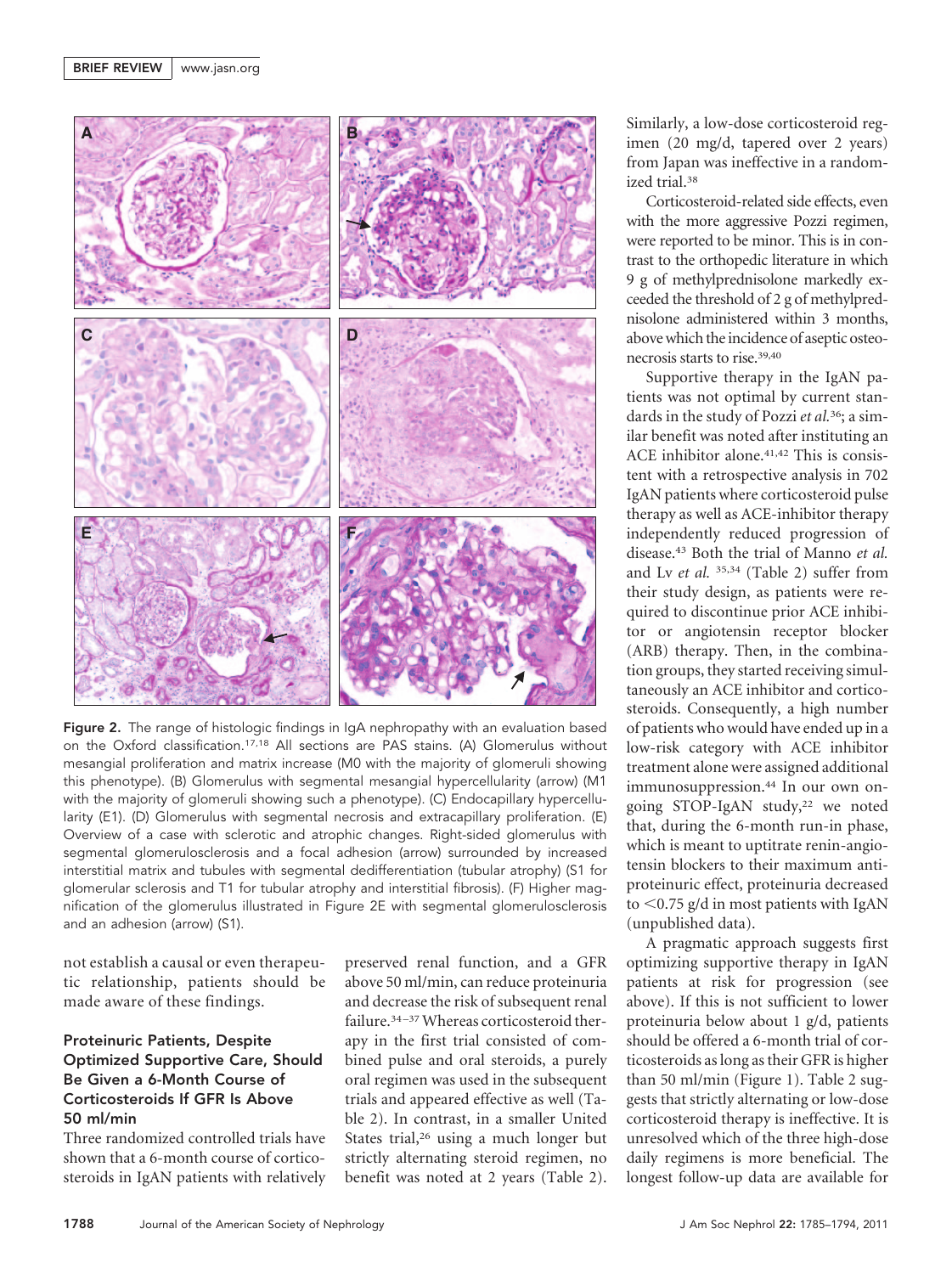|                                   | Pozzi et al., Italy <sup>37,36</sup> |
|-----------------------------------|--------------------------------------|
| Corticosteroid monotheran<br>able | lein.                                |

| Table 2. Corticosteroid monotherapy            |                                                                                                                                                                                           |                                                                   |                                                                                                                                                                    |                                                                                                            |                                                                                                                |
|------------------------------------------------|-------------------------------------------------------------------------------------------------------------------------------------------------------------------------------------------|-------------------------------------------------------------------|--------------------------------------------------------------------------------------------------------------------------------------------------------------------|------------------------------------------------------------------------------------------------------------|----------------------------------------------------------------------------------------------------------------|
| Frial                                          | Pozzi et al., Italy <sup>37,36</sup>                                                                                                                                                      | Katafuchi et al., Japan <sup>38</sup>                             | Hogg et al., United States <sup>26</sup>                                                                                                                           | Manno et al., Italy <sup>35</sup>                                                                          | Ly et al., China <sup>34</sup>                                                                                 |
| Corticosteroid regimen                         | $\frac{1}{9}$<br>ഗ്<br>plus oral prednisone 0.5 mg/kg<br>beginning of months 1, 3, and<br>Intravenous methylprednisolone<br>every other day for 6 months<br>for 3 consecutive days at the | mg/d at 18 months<br>mg/d tapered to 5<br>Oral prednisolone 20    | for 9 months, and then 30<br>Oral prednisone every other<br>months, then 40 mg/m <sup>2</sup><br>mg/m <sup>2</sup> for 12 months<br>day 60 mg/m <sup>2</sup> for 3 | Oral prednisone for 6 months<br>(1 mg/kg/day for 2 months,<br>then reduced by 0.2 mg/<br>kg/day per month) | then reduced by 5-10<br>months (0.8–1 mg/kg/<br>Oral prednisone for 6-8<br>day for 2 months,<br>mg every 2 wk) |
| Control regimen<br>RAS blockade                | 4% at baseline, allowed during<br>Supportive only<br>rollow-up                                                                                                                            | 2% at baseline; allowed<br>during follow-up<br>Dipyridamole       | Enalapril if hypertensive<br>Placebo                                                                                                                               | Ramipril in all patients<br>Supportive only                                                                | Cilazapril in all patients<br>Supportive only                                                                  |
| Key outcome in steroid<br>group versus control | 53%<br>Ten-year renal survival (=absent<br>doubling of serum creatinine),<br>in controls versus 97% in the<br>steroid group                                                               | Significant reduction in<br>proteinuria but not<br>ESRD frequency | group versus placebo at 2<br>No benefit in the steroid<br>years                                                                                                    | ml/min in controls versus 0.6<br>ml/min in the steroid group<br>Mean annual loss of GFR 6.2                | patients with a 50%<br>increase in serum<br>creatinine in the<br>Significantly fewer<br>steroid group          |

Therapeutic regimens and outcomes in randomized controlled trials in IgAN patients. RAS, renin-angiotensin system; ESRD, end-stage renal disease. Therapeutic regimens and outcomes in randomized controlled trials in IgAN patients. RAS, renin-angiotensin system; ESRD, end-stage renal disease.

# Table 3. Mycophenolate mofetil monotherapy Table 3. Mycophenolate mofetil monotherapy

| Trial                                                                                                          | Maes et al., Belgium <sup>48</sup> | Tang et al., China46,47                                 | Frisch et al., United States <sup>49</sup> |
|----------------------------------------------------------------------------------------------------------------|------------------------------------|---------------------------------------------------------|--------------------------------------------|
| MMF regimen                                                                                                    | years<br>$2$ a/d for $3$           | 1.5 to 2.0 g/d depending on body weight<br>for 6 months | Titrated up to 2 g/d for 1 year            |
| Control regimen                                                                                                | Placebo                            | supportive only                                         | Placebo                                    |
| RAS blockade                                                                                                   | All patients                       | All patients                                            | All patients                               |
| Key outcome in MMF group                                                                                       | No effect on GFR or                | Reduction in proteinuria, stabilization of              | No effect on GFR or proteinuria            |
| versus control                                                                                                 | <b>PIJ</b><br>proteinur            | GFR                                                     |                                            |
| 1970年10月10日,1970年10月20日,1970年10月20日,1970年10月20日,1970年10月20日,1970年10月20日,1970年10月20日,1970年10月20日,1970 年,1970年10 |                                    |                                                         |                                            |

l herapeutic regimens and outcomes in controlled trials in 1gAN patients. MMF, mycophenolate motetil; RAS, renin-angiotensin system. Therapeutic regimens and outcomes in controlled trials in IgAN patients. MMF, mycophenolate mofetil; RAS, renin-angiotensin system.

## combination thorapy Table 4. Immunosuppressive combination therapy  $\ddot{\cdot}$  $\overline{a}$ Table 4

| I apie 4. ILIUNOsuppressive computation trefapy               |                                                                                                                                                                                                                                   |                                                                                                                                                                                                                                                                       |                                                                                                                                                                                                                          |                                                                                                 |
|---------------------------------------------------------------|-----------------------------------------------------------------------------------------------------------------------------------------------------------------------------------------------------------------------------------|-----------------------------------------------------------------------------------------------------------------------------------------------------------------------------------------------------------------------------------------------------------------------|--------------------------------------------------------------------------------------------------------------------------------------------------------------------------------------------------------------------------|-------------------------------------------------------------------------------------------------|
| Trial                                                         | Ballardie et al., United Kingdom <sup>66</sup>                                                                                                                                                                                    | Yoshikawa et al., Japan <sup>64</sup>                                                                                                                                                                                                                                 | Yoshikawa et al., Japan <sup>65</sup>                                                                                                                                                                                    | Pozzi et al., Italy <sup>45</sup>                                                               |
| Combination regimen                                           | Oral prednisolone 40 mg/d reduced to<br><b>6</b> years<br>azathioprine 1.5 mg/kg per day tor<br>cyclophosphamide 1.5 mg/kg per<br>day for 3 months, and then oral<br>10 mg (end of year $2$ ) + oral<br>minimum 2 years and up to | azathioprine (2 mg/kg per day for 2<br>Oral prednisolone (2 mg/kg per day,<br>mg/kg until end of year 2) + oral<br>maximum, 80 mg/d for 4 weeks<br>years) + anticoagulants (heparin<br>tapered to alternate steroid at 1<br>tollowed by wartarin and<br>dipyridamole) | azathioprine (2 mg/kg per day for 2<br>Oral prednisolone (2 mg/kg per day,<br>mg/kg until end of year 2) + oral<br>years) + warfarin + dipyridamole<br>maximum, 80 mg/d for 4 weeks<br>tapered to alternate steroid at 1 | Same as shown in Table 2 <sup>36</sup> +<br>oral azathioprine 1.5 mg/kg<br>per day for 6 months |
| Control regimen                                               | Supportive therapy only                                                                                                                                                                                                           | Supportive therapy + anticoagulants<br>(see above)                                                                                                                                                                                                                    | Above regimen without azathioprine                                                                                                                                                                                       | Same as shown in Table 2 <sup>36</sup>                                                          |
| RAS blockade                                                  | nconsistent                                                                                                                                                                                                                       | Not reported                                                                                                                                                                                                                                                          | Prohibited                                                                                                                                                                                                               | 45% at baseline                                                                                 |
| Key outcome in combination<br>group versus control<br>Comment | survival<br>Marked improvement of renal<br>at 5 years                                                                                                                                                                             | Study included pediatric patients only<br>percentage of sclerosed glomeruli<br>Higher reduction in proteinuria and                                                                                                                                                    | Study included pediatric patients only<br>More complete remissions of<br>proteinuria                                                                                                                                     | No difference between groups                                                                    |
|                                                               |                                                                                                                                                                                                                                   |                                                                                                                                                                                                                                                                       |                                                                                                                                                                                                                          |                                                                                                 |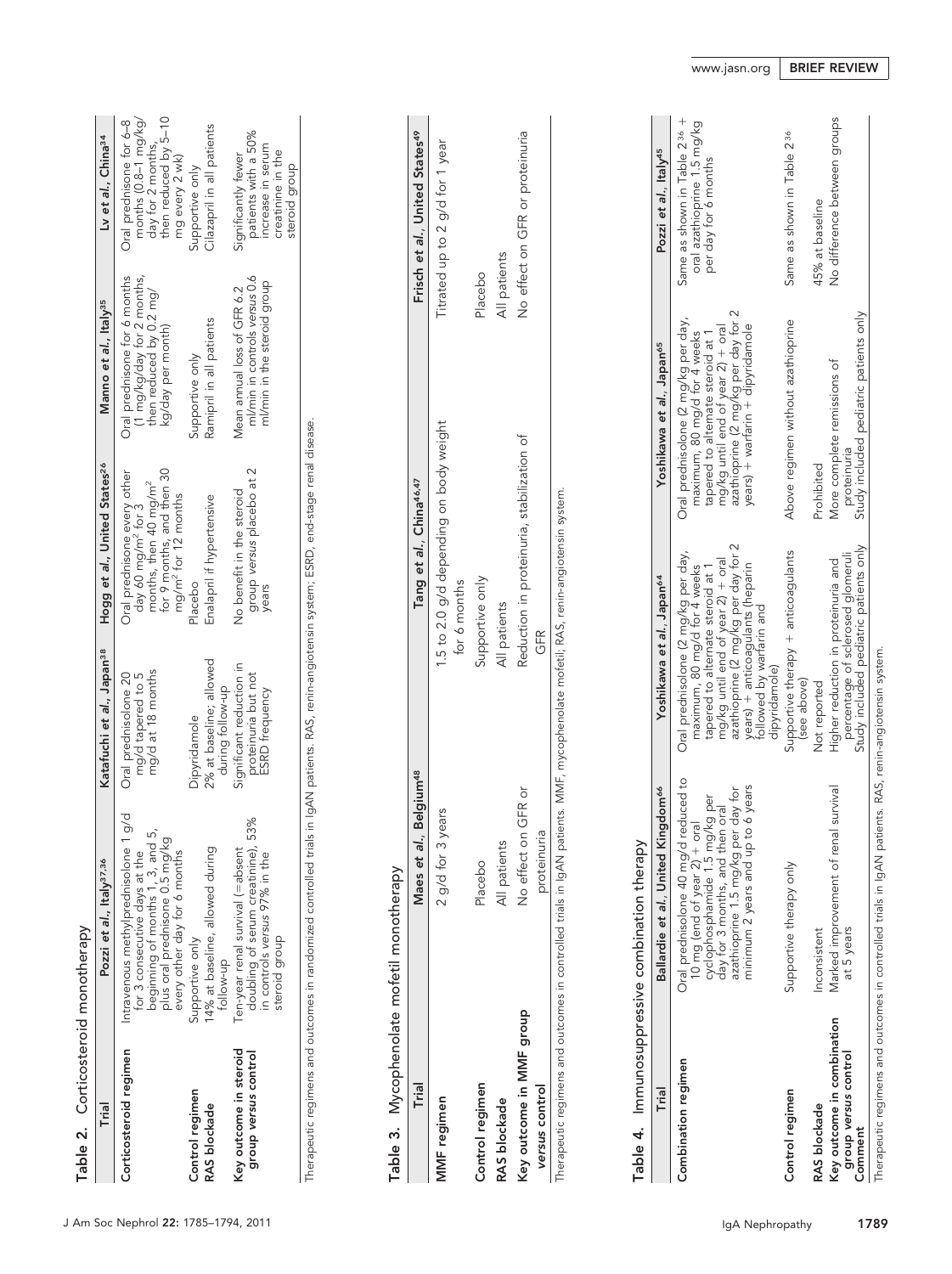the Pozzi regimen.<sup>37</sup> Patient preferences, anticipated risk of side effects in a given patient, and also local conditions should currently dictate the choice of regimen. Successful re-treatments in patients who experienced a relapse of proteinuria after steroid therapy have been reported.<sup>45</sup>

#### Data on Mycophenolate Mofetil (MMF) Monotheray in IgAN Are Inconclusive

Three randomized controlled trials, one each from China,46,47 Belgium, and the United States<sup>48,49</sup> have assessed the value of MMF in high-risk patients with IgAN (Table 3); a fourth trial<sup>50</sup> is ongoing. One additional study, published in Chinese, reports better proteinuria reduction with 1 to 1.5 g/d MMF, reduced to 0.5 to 0.75 g/d within 12 months, as compared with high-dose oral prednisone.<sup>51</sup> Supportive care and BP control were unclear, rendering an interpretation of this study difficult. In the other Chinese trial, 2 g/d of MMF, on top of an ACE inhibitor, led to better reduction of proteinuria and stabilization of renal function in 20 IgAN patients than ACE inhibitor alone.46,47 In contrast, the Belgian and United States trials in mostly Caucasian patients found no effect on proteinuria48,49 despite a design similar to that in the latter Chinese trial.46,47 Whether ethnic factors, the higher dose of MMF per body weight in the Chinese trials, or other unidentified factors account for these striking differences is unresolved.52

At present, it appears prudent to largely restrict the use ofMMF to patients of Asian origin who fail to respond to supportive therapy and/or corticosteroids or in whom the use of steroids is problematic because of comorbidities or side effects. If MMF is used in IgAN patients with a reduced GFR, pneumocystis carinii prophylaxis is important, given several deaths in Chinese IgAN patients on MMF.<sup>53</sup>

#### Other Immunosuppressive Monotherapy Approaches Are Not Established

Some data have been published on alternative immunosuppressants in IgAN patients, including mizoribine<sup>54</sup> and cyclosporine A.55,56 None of the evidence is

sufficient at present to suggest their use in IgAN patients. Of note, as discussed below, neither cyclosporine A, tacrolimus, or sirolimus prevent recurrence of IgAN in a renal graft.

#### Immunosuppressive Combination Therapy Is Not Recommended

A number of retrospective studies or case series, mostly from Asia, have reported beneficial outcomes in high-risk IgAN patients treated with combinations of corticosteroids plus cyclophosphamide or azathioprine *versus* controls.57–61 Selection and observation bias as well as nonoptimized supportive measures render an interpretation of these studies difficult. In contrast, one trial from Singapore<sup>62</sup> and one from Australia<sup>63</sup> found no evidence for a benefit of cyclophosphamide, dipyridamole, plus warfarin on renal function as compared with controls.

More recent prospective randomized controlled trials on immunosuppressive combinationsin IgAN have also yieldedinconsistent outcomes (Table 4). In two Japanese trials, both from the same group,64,65 children with IgAN and severe histologic changes and/or significant proteinuria, yet normal GFR, received azathioprine plus corticosteroids plus anticoagulants *versus* anticoagulants alone.64 In the other trial, azathioprine plus corticosteroids plus anticoagulants were tested against steroids alone.65 In both cases, the combination therapy led to higher rates of complete remission of proteinuria.

In 2002, Ballardie *et al.*<sup>66</sup> published a small randomized trial comparing cyclophosphamide plus corticosteroids followed by azathioprine plus corticosteroids *versus* controls. Renal survival at 5 years was 72% in the immunosuppressed group *versus* 6% in controls.66 RAS blockade was infrequent and BP control not ideal by today's standards. In addition, the patient group was highly select in that patients exhibited impaired renal function at baseline with reciprocal serum creatinine plots suggesting endstage renal failure within 5 years, pronounced proteinuria, and no advanced tissue scarring. Finally in 2010, Pozzi *et al.*<sup>45</sup> published a randomized controlled trial in which 207 IgAN patients with a serum creatinine below 2 mg/dl and a proteinuria above 1 g/d, despite RAS blockade, were assigned to receive corticosteroids or additional oral azathioprine. Outcome after a median of 4.9 years was not different between the two groups.45

In general, side effects in the combination therapy groups are more frequent and severe than those in monotherapy groups and include, among others, glaucoma, cataracts, and aseptic necrosis of the femoral head in children,<sup>65,64</sup> myelodepression,<sup>66</sup> secondary diabetes,<sup>66</sup> pulmonary tuberculosis,<sup>66</sup> and pneumocystis pneumonia.45 In our ongoing STOP-IgAN trial, one patient receiving immunosuppressive combination therapy based on the Ballardie protocol<sup>66</sup> died from pneumogenic sepsis (unpublished observation). Clearly, this is a major concern in a slowly progressive disease such as IgAN, which needs to be weighed against the risk of losing renal function.

At present, we feel that immunosuppressive combination therapy is not warranted in IgAN patients unless there are features of rapidly progressive glomerulonephritis and/or a vasculitic course (see below).

#### The Patient with GFR below 30 to 50 ml/min: Comprehensive Supportive Therapy Only

Almost all randomized controlled trials exclude IgAN patients with a GFR below 30 ml/min and contain very few patients with a GFR between 30 and 50 ml/min. A case series in patients with a median GFR of 22 ml/min reported benefits from sequential cyclophosphamide or steroidbolus therapy followed by MMF,<sup>67</sup> but a randomized controlled trial using MMF alone in advanced IgAN failed to induce any benefit.49 At present there is not enough evidence to advocate immunosuppressive therapy in advanced IgAN once the patient has a serum creatinine above 2.5 to 3 mg/dl, that is, the threshold that sometimes is referred to as the "point of no return."68,69 Comprehensive supportive therapy, however, must be continued in such patients as it can stabilize renal function for years at even very low levels.<sup>70-72</sup>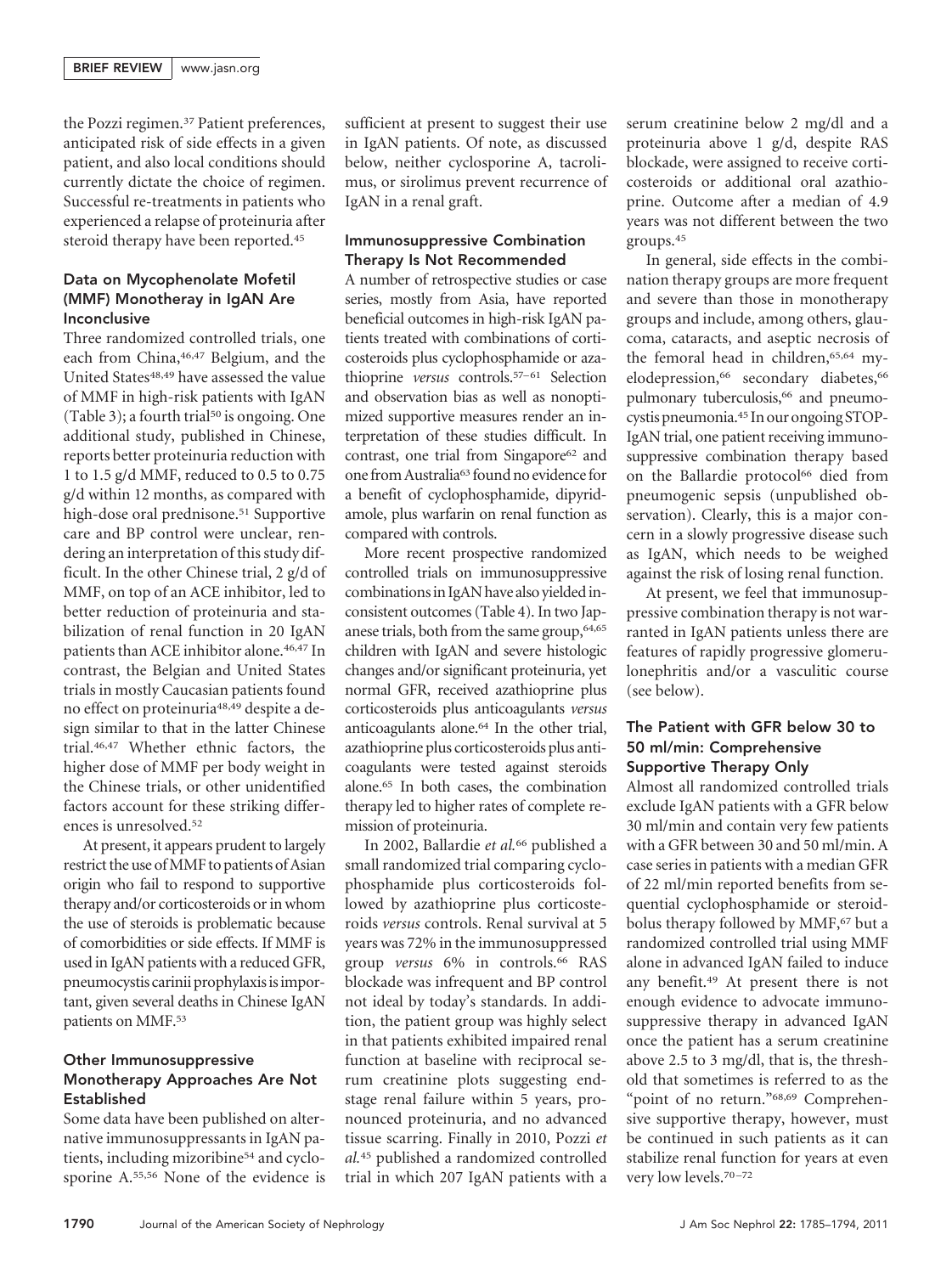#### THE ATYPICAL PATIENT

#### The Patient with Acute Kidney Injury (AKI) or Rapidly Progressive Loss of Renal Function

AKI resulting primarily from non-disease-specific causes is a common presentation in the rare elderly patient with IgAN.73 The cause is usually apparent from the history and such patients should receive supportive therapy. In AKI associated with macroscopic hematuria, a repeat renal biopsy is indicated if renal function does not improve within a few days to differentiate acute tubular necrosis with intratubular erythrocyte casts from crescentic and/or necrotizing IgAN. The former again requires supportive care only; macrohematuria longer than 10 days, older age, and decreased baseline GFR are clinical predictors of incomplete recovery from AKI.74

In case series of crescentic and/or necrotizing IgAN and either AKI or a rapidly progressive course, there was a seeming benefit from treatment analogous to ANCA-associated vasculitis (steroids and cyclophosphamide).75–78 Limitations of all these studies include the lack of controls and their usually retrospective nature. Such rare patients can also have anti-GBM antibodies or ANCAs and probably should be treated analogously to Goodpasture's syndrome or ANCA vasculitis, respectively.

#### The Patient with Overt Nephrotic Syndrome

Although nephrotic-range proteinuria is not uncommon in IgAN patients, particularly those with poorly controlled hypertension, a complete nephrotic syndrome is distinctly uncommon. In such cases, coincidental IgAN with minimalchange nephropathy should be excluded by electron microscopy and, if present, treatment should be analogous to minimal-change disease. A small randomized controlled trial from 1986 suggests that IgAN patients with nephrotic syndrome, particularly those with mild histologic changes, benefit from a 4-month course of oral prednis(ol)one (40 to 60 mg/d starting dose) in terms of remission of proteinuria; however, there was no effect on GFR after about 3 years.79

#### The Patient with Secondary IgAN

Secondary IgAN is most commonly seen in patients with chronic liver and inflammatory bowel diseases; however, associations have been reported for numerous other immunologic and infectious diseases.80 The treatment of secondary IgAN is primarily directed against the underlying primary disease. In particular, in patients with alcoholic liver disease, 80% of the patients exhibit glomerular IgA deposits,<sup>81</sup> but progressive IgAN is very rare. A discussion of current therapeutic concepts in Henoch-Schönlein purpura is beyond the scope of our review. The reader is referred to recent reviews. 82-84

#### RECURRENT IgAN IN THE TRANSPLANT PATIENT

None of the currently available immunosuppressive drugs used after renal transplantation can prevent the histologic recurrence of IgAN.8,85 There is also no clear evidence that the choice of immunosuppression after renal transplantation affects the clinical manifestation or course of recurrent IgAN.8

Relative consensus exists that patients with recurrent IgAN should mainly receive optimized supportive care. A small case series<sup>86</sup> reported that without reninangiotensin blockade 4 out of 4 patients with recurrent IgAN progressed to endstage renal disease compared with 3 out of 9 in the group treated with an ARB. Whether patients with recurrent IgAN should also receive a tonsillectomy, as suggested by a recent small Japanese trial, is currently unresolved.30

#### ACKNOWLEDGMENTS

We thank Lee Hebert, The Ohio State University, Columbus, Ohio, for his very helpful suggestions in revising Table 1. We also thank H.J. Gröne, Div. Cellular and Molecular Pathology, Deutsches Krebsforschungszentrum, Heidelberg, Germany, for providing the histologic images illustrating the Oxford classification of IgAN.

#### **DISCLOSURES**

None.

#### **REFERENCES**

- 1. Waldherr R, Rambausek M, Duncker WD, Ritz E: Frequency of mesangial IgA deposits in a non-selected autopsy series. *Nephrol Dial Transplant* 4: 943–946, 1989
- 2. Suzuki K, Honda K, Tanabe K, Toma H, Nihei H, Yamaguchi Y: Incidence of latent mesangial IgA deposition in renal allograft donors in Japan. *Kidney Int* 63: 2286 –2294, 2003
- 3. Szeto CC, Lai FM, To KF, Wong TY, Chow KM, Choi PC, Lui SF, Li PK: The natural history of immunoglobulin a nephropathy among patients with hematuria and minimal proteinuria. *Am J Med* 110: 434 – 437, 2001
- 4. Nieuwhof C, Kruytzer M, Frederiks P, van Breda Vriesman PJ: Chronicity index and mesangial IgG deposition are risk factors for hypertension and renal failure in early IgA nephropathy. *Am J Kidney Dis* 31: 962–970, 1998
- 5. Shima Y, Nakanishi K, Kamei K, Togawa H, Nozu K, Tanaka R, Sasaki S, Iijima K, Yoshikawa N: Disappearance of glomerular IgA deposits in childhood IgA nephropathy showing diffuse mesangial proliferation after 2 years of combination/prednisolone therapy. *Nephrol Dial Transplant* 26: 163–169, 2011
- 6. Yoshikawa N, Iijima K, Matsuyama S, Suzuki J, Kameda A, Okada S, Nakamura H: Repeat renal biopsy in children with IgA nephropathy. *Clin Nephrol* 33: 160 –167, 1990
- 7. Cuevas X, Lloveras J, Mir M, Aubia J, Masramon J: Disappearance of mesangial IgA deposits from the kidneys of two donors after transplantation. *Transplant Proc* 19: 2208 – 2209, 1987
- 8. Floege J: Recurrent IgA nephropathy after renal transplantation. *Semin Nephrol* 24: 287–291, 2004
- 9. Reich HN, Troyanov S, Scholey JW, Cattran DC: Remission of proteinuria improves prognosis in IgA nephropathy. *J Am Soc Nephrol* 18: 3177–3183, 2007
- 10. D'Amico G: Natural history of idiopathic IgA nephropathy and factors predictive of disease outcome. *Semin Nephrol* 24: 179 –196, 2004
- 11. Berthoux F, Mohey H, Laurent B, Mariat C, Afiani A, Thibaudin L: Predicting the risk of dialysis or death in IgA nephropathy. *J Am Soc Nephrol* 2011, in press
- 12. Coppo R, D'Amico G: Factors predicting progression of IgA nephropathies. *J Nephrol* 18: 503–512, 2005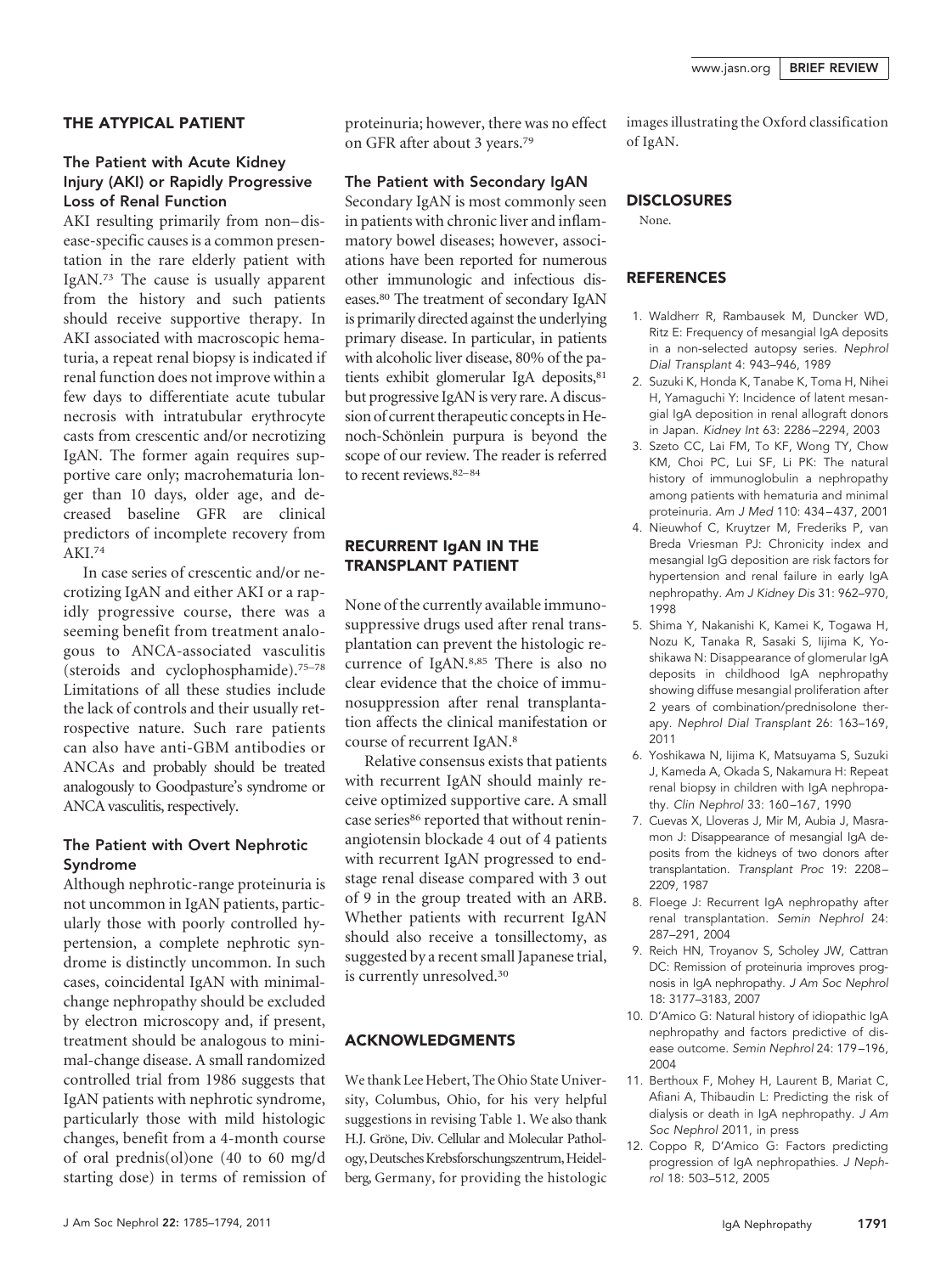- 13. Bonnet F, Deprele C, Sassolas A, Moulin P, Alamartine E, Berthezene F, Berthoux F: Excessive body weight as a new independent risk factor for clinical and pathological progression in primary IgA nephritis. *Am J Kidney Dis* 37: 720 –727, 2001
- 14. Tanaka M, Tsujii T, Komiya T, Iwasaki Y, Sugishita T, Yonemoto S, Tsukamoto T, Fukui S, Takasu A, Muso E: Clinicopathological influence of obesity in IgA nephropathy: Comparative study of 74 patients. *Contrib Nephrol* 157: 90 –93, 2007
- 15. Tanaka M, Yamada S, Iwasaki Y, Sugishita T, Yonemoto S, Tsukamoto T, Fukui S, Takasu K, Muso E: Impact of obesity on IgA nephropathy: Comparative ultrastructural study between obese and non-obese patients. *Nephron Clin Pract* 112: c71–c78, 2009
- 16. Navaneethan SD, Yehnert H, Moustarah F, Schreiber MJ, Schauer PR, Beddhu S: Weight loss interventions in chronic kidney disease: A systematic review and meta-analysis. *Clin J Am Soc Nephrol* 4: 1565–1574, 2009
- 17. Cattran DC, Coppo R, Cook HT, Feehally J, Roberts IS, Troyanov S, Alpers CE, Amore A, Barratt J, Berthoux F, Bonsib S, Bruijn JA, D'Agati V, D'Amico G, Emancipator S, Emma F, Ferrario F, Fervenza FC, Florquin S, Fogo A, Geddes CC, Groene HJ, Haas M, Herzenberg AM, Hill PA, Hogg RJ, Hsu SI, Jennette JC, Joh K, Julian BA, Kawamura T, Lai FM, Leung CB, Li LS, Li PK, Liu ZH, Mackinnon B, Mezzano S, Schena FP, Tomino Y, Walker PD, Wang H, Weening JJ, Yoshikawa N, Zhang H: The Oxford classification of IgA nephropathy: Rationale, clinicopathological correlations, and classification. *Kidney Int* 76: 534 –545, 2009
- 18. Roberts IS, Cook HT, Troyanov S, Alpers CE, Amore A, Barratt J, Berthoux F, Bonsib S, Bruijn JA, Cattran DC, Coppo R, D'Agati V, D'Amico G, Emancipator S, Emma F, Feehally J, Ferrario F, Fervenza FC, Florquin S, Fogo A, Geddes CC, Groene HJ, Haas M, Herzenberg AM, Hill PA, Hogg RJ, Hsu SI, Jennette JC, Joh K, Julian BA, Kawamura T, Lai FM, Li LS, Li PK, Liu ZH, Mackinnon B, Mezzano S, Schena FP, Tomino Y, Walker PD, Wang H, Weening JJ, Yoshikawa N, Zhang H: The Oxford classification of IgA nephropathy: Pathology definitions, correlations, and reproducibility. *Kidney Int* 76: 546 –556, 2009
- 19. Wilmer WA, Rovin BH, Hebert CJ, Rao SV, Kumor K, Hebert LA: Management of glomerular proteinuria: A commentary. *J Am Soc Nephrol* 14: 3217–3232, 2003
- 20. Brown C, Haddad N, Hebert LA: Retarding progression of kidney disease. In: *Comprehensive Clinical Nephrology,* edited by Floege J, Feehally J, Johnson RJ, St. Louis, Elsevier, 2010, pp 919 –926
- 21. Abboud H, Henrich WL: Clinical practice. Stage IV chronic kidney disease. *N Engl J Med* 362: 56 – 65, 2010
- 22. Eitner F, Ackermann D, Hilgers RD, Floege J: Supportive versus immunosuppressive therapy of progressive IgA nephropathy (STOP) IgAN trial: Rationale and study protocol. *J Nephrol* 21: 284 –289, 2008
- 23. Dillon JJ: Fish oil therapy for IgA nephropathy: Efficacy and interstudy variability. *J Am Soc Nephrol* 8: 1739 –1744, 1997
- 24. Donadio JV Jr., Grande JP, Bergstralh EJ, Dart RA, Larson TS, Spencer DC: The long-term outcome of patients with IgA nephropathy treated with fish oil in a controlled trial. Mayo Nephrology Collaborative Group. *J Am Soc Nephrol* 10: 1772–1777, 1999
- 25. Ferraro PM, Ferraccioli GF, Gambaro G, Fulignati P, Costanzi S: Combined treatment with renin-angiotensin system blockers and polyunsaturated fatty acids in proteinuric IgA nephropathy: A randomized controlled trial. *Nephrol Dial Transplant* 24: 156 –160, 2009
- 26. Hogg RJ, Lee J, Nardelli N, Julian BA, Cattran D, Waldo B, Wyatt R, Jennette JC, Sibley R, Hyland K, Fitzgibbons L, Hirschman G, Donadio JV Jr., Holub BJ: Clinical trial to evaluate omega-3 fatty acids and alternate day prednisone in patients with IgA nephropathy: Report from the Southwest Pediatric Nephrology Study Group. *Clin J Am Soc Nephrol* 1: 467– 474, 2006
- 27. Lee GS, Choong HL, Chiang GSC, Woo KT: Three year randomized controlled trial of dipyridamole and low-dose warfarin in patients with IgA nephropathy and renal impairment. *Nephrology (Carlton*) 3: 117–121, 1997
- 28. Xie Y, Nishi S, Ueno M, Imai N, Sakatsume M, Narita I, Suzuki Y, Akazawa K, Shimada H, Arakawa M, Gejyo F: The efficacy of tonsillectomy on long-term renal survival in patients with IgA nephropathy. *Kidney Int* 63: 1861–1867, 2003
- 29. Hotta O, Miyazaki M, Furuta T, Tomioka S, Chiba S, Horigome I, Abe K, Taguma Y: Tonsillectomy and steroid pulse therapy significantly impact on clinical remission in patients with IgA nephropathy. *Am J Kidney Dis* 38: 736 –743, 2001
- 30. Kennoki T, Ishida H, Yamaguchi Y, Tanabe K: Proteinuria-reducing effects of tonsillectomy alone in IgA nephropathy recurring after kidney transplantation. *Transplantation* 88: 935–941, 2009
- 31. Komatsu H, Fujimoto S, Hara S, Sato Y, Yamada K, Kitamura K: Effect of tonsillectomy plus steroid pulse therapy on clinical remission of IgA nephropathy: A controlled study. *Clin J Am Soc Nephrol* 3: 1301–1307, 2008
- 32. Rasche FM, Schwarz A, Keller F: Tonsillectomy does not prevent a progressive course in IgA nephropathy. *Clin Nephrol* 51: 147– 152, 1999
- 32a.Piccoli A, Codognotto M, Tabbi MG, Favaro E, Rossi B: Influence of tonsillectomy on the progression of mesangioproliferative glo-

merulonephritis. *Nephrol Dial Transplant* 25: 2583–2589, 2010

- 33. Kaartinen K, Niemela O, Syrjanen J, Porsti I, Harmoinen A, Pasternack A, Huhtala H, Mustonen J: Alcohol consumption and kidney function in IgA glomerulonephritis. *Nephron Clin Pract* 112: c86 –93, 2009
- 34. Lv J, Zhang H, Chen Y, Li G, Jiang L, Singh AK, Wang H: Combination therapy of prednisone and ACE inhibitor versus ACE-inhibitor therapy alone in patients with IgA nephropathy: A randomized controlled trial. *Am J Kidney Dis* 53: 26 –32, 2009
- 35. Manno C, Torres DD, Rossini M, Pesce F, Schena FP: Randomized controlled clinical trial of corticosteroids plus ACE-inhibitors with long-term follow-up in proteinuric IgA nephropathy. *Nephrol Dial Transplant* 24: 3694 –3701, 2009
- 36. Pozzi C, Bolasco PG, Fogazzi GB, Andrulli S, Altieri P, Ponticelli C, Locatelli F: Corticosteroids in IgA nephropathy: A randomised controlled trial. *Lancet* 353: 883– 887, 1999
- 37. Pozzi C, Andrulli S, Del Vecchio L, Melis P, Fogazzi GB, Altieri P, Ponticelli C, Locatelli F: Corticosteroid effectiveness in IgA nephropathy: Long-term results of a randomized, controlled trial. *J Am Soc Nephrol* 15: 157–163, 2004
- 38. Katafuchi R, Ikeda K, Mizumasa T, Tanaka H, Ando T, Yanase T, Masutani K, Kubo M, Fujimi S: Controlled, prospective trial of steroid treatment in IgA nephropathy: A limitation of low-dose prednisolone therapy. *Am J Kidney Dis* 41: 972–983, 2003
- 39. Saisu T, Sakamoto K, Yamada K, Kashiwabara H, Yokoyama T, Iida S, Harada Y, Ikenoue S, Sakamoto M, Moriya H: High incidence of osteonecrosis of femoral head in patients receiving more than 2 g of intravenous methylprednisolone after renal transplantation. *Transplant Proc* 28: 1559 –1560, 1996
- 40. Drescher W, Schlieper G: Osteonecrosis. *Nephrol Dial Transplant* 2011, in press
- 41. Praga M, Gutierrez E, Gonzalez E, Morales E, Hernandez E: Treatment of IgA nephropathy with ACE inhibitors: A randomized and controlled trial. *J Am Soc Nephrol* 14: 1578 – 1583, 2003
- 42. Coppo R, Peruzzi L, Amore A, Piccoli A, Cochat P, Stone R, Kirschstein M, Linne T: IgACE: A placebo-controlled, randomized trial of angiotensin-converting enzyme inhibitors in children and young people with IgA nephropathy and moderate proteinuria. *J Am Soc Nephrol* 18: 1880 –1888, 2007
- 43. Katafuchi R, Ninomiya T, Mizumasa T, Ikeda K, Kumagai H, Nagata M, Hirakata H: The improvement of renal survival with steroid pulse therapy in IgA nephropathy. *Nephrol Dial Transplant* 23: 3915–3920, 2008
- 44. Eitner F, Floege, J: Glomerular disease: ACEIs with or without corticosteroids in IgA nephropathy? *Nat Rev Nephrol* 6: 252–254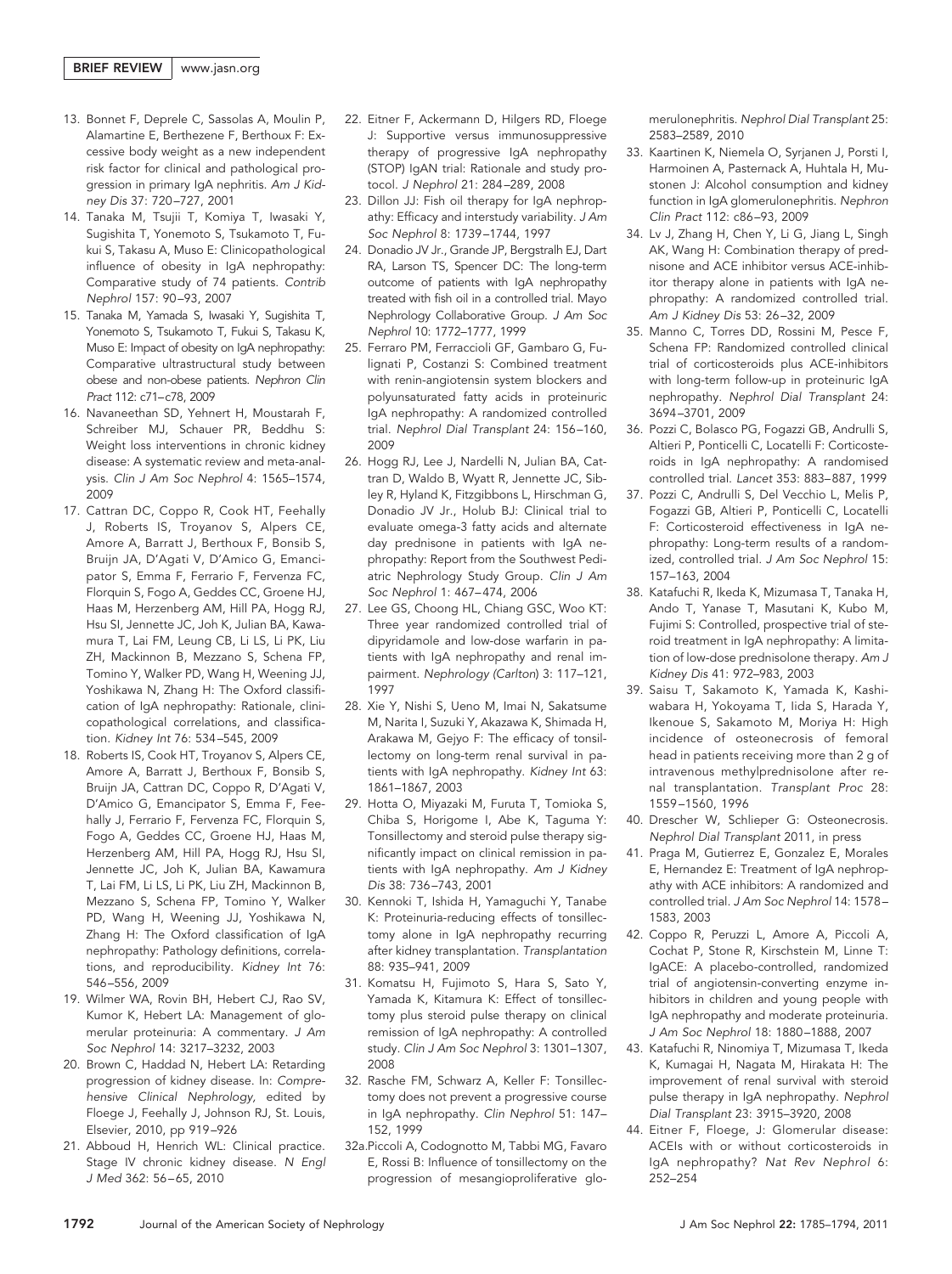- 45. Pozzi C, Andrulli S, Pani A, Scaini P, Del Vecchio L, Fogazzi G, Vogt B, De Cristofaro V, Allegri L, Cirami L, Procaccini AD, Locatelli F: Addition of azathioprine to corticosteroids does not benefit patients with IgA nephropathy. *J Am Soc Nephrol* 21: 1783– 1790, 2010
- 46. Tang S, Leung JC, Chan LY, Lui YH, Tang CS, Kan CH, Ho YW, Lai KN: Mycophenolate mofetil alleviates persistent proteinuria in IgA nephropathy. *Kidney Int* 68: 802– 812, 2005
- 47. Tang SC, Tang AW, Wong SS, Leung JC, Ho YW, Lai, KN: Long-term study of mycophenolate mofetil treatment in IgA nephropathy. *Kidney Int* 77: 543–549
- 48. Maes BD, Oyen R, Claes K, Evenepoel P, Kuypers D, Vanwalleghem J, Van Damme B, Vanrenterghem YF: Mycophenolate mofetil in IgA nephropathy: Results of a 3-year prospective placebo-controlled randomized study. *Kidney Int* 65: 1842–1849, 2004
- 49. Frisch G, Lin J, Rosenstock J, Markowitz G, D'Agati V, Radhakrishnan J, Preddie D, Crew J, Valeri A, Appel G: Mycophenolate mofetil (MMF) vs placebo in patients with moderately advanced IgA nephropathy: A double-blind randomized controlled trial. *Nephrol Dial Transplant* 20: 2139 –2145, 2005
- 50. Dal Canton A, Amore A, Barbano G, Coppo R, Emma F, Grandaliano G, Klersy C, Perfumo F, Rizzoni G, Schena FP, Sepe V: One-year angiotensin-converting enzyme inhibition plus mycophenolate mofetil immunosuppression in the course of early IgA nephropathy: A multicenter, randomised, controlled study. *J Nephrol* 18: 136 –140, 2005
- 51. Chen X, Chen P, Cai G, Wu J, Cui Y, Zhang Y, Liu S, Tang L: [A randomized control trial of mycophenolate mofeil treatment in severe IgA nephropathy]. *Zhonghua Yi Xue Za Zhi* 82: 796 – 801, 2002
- 52. Floege J: Is mycophenolate mofetil an effective treatment for persistent proteinuria in patients with IgA nephropathy? *Nat Clin Pract Nephrol* 2: 16 –17, 2006
- 53. Lv J, Zhang H, Cui Z, Su T, Zhang Y, Wang H: Delayed severe pneumonia in mycophenolate mofetil-treated patients with IgA nephropathy. *Nephrol Dial Transplant* 23: 2868 –2872, 2008
- 54. Yoshikawa N, Nakanishi K, Ishikura K, Hataya H, Iijima K, Honda M: Combination therapy with mizoribine for severe childhood IgA nephropathy: A pilot study. *Pediatr Nephrol* 23: 757–763, 2008
- 55. Chabova V, Tesar V, Zabka J, Rychlik I, Merta M, Jirsa M Jr., Stejskalova A: Longterm treatment of IgA nephropathy with cyclosporin A–a preliminary report. *Nephrol Dial Transplant* 12: 2206 –2207, 1997
- 56. Lai KN, Lai FM, Li PK, Vallance-Owen J: Cyclosporin treatment of IgA nephropathy: A short term controlled trial. *BMJ (Clin Res Ed*) 295: 1165–1168, 1987
- 57. Sato M, Hotta O, Tomioka S, Horigome I, Chiba S, Miyazaki M, Noshiro H, Taguma Y: Cohort study of advanced IgA nephropathy: Efficacy and limitations of corticosteroids with tonsillectomy. *Nephron Clin Pract* 93: c137–c145, 2003
- 58. Goumenos DS, Davlouros P, El Nahas AM, Ahuja M, Shortland JR, Vlachojannis JG, Brown CB: Prednisolone and azathioprine in IgA nephropathy - a ten-year follow-up study. *Nephron Clin Pract* 93: C58 –C68, 2003
- 59. Chen KJ, Cheng CH, Wu MJ, Chen CH, Shu KH: Effect of corticosteroid and cyclophosphamide in IgA nephropathy patients with heavy proteinuria and/or moderate-severe pathological changes. *J Chin Med Assoc* 66: 263–270, 2003
- 60. Hotta O, Taguma Y, Yoshizawa N, Oda T, Nishiyama J, Yusa N, Chiba S, Horigome I, Sudo K, Tomioka S: Long-term effects of intensive therapy combined with tonsillectomy in patients with IgA nephropathy. *Acta Otolaryngol Suppl* 523: 165–168, 1996
- 61. Tsuruya K, Harada A, Hirakata H, Mitsuiki K, Johko T, Kondoh H, Takechi S, Fujishima M: Combination therapy using prednisolone and cyclophosphamide slows the progression of moderately advanced IgA nephropathy. *Clin Nephrol* 53: 1–9, 2000
- 62. Woo KT, Lee GS, Lau YK, Chiang GS, Lim CH: Effects of triple therapy in IgA nephritis: A follow-up study 5 years later. *Clin Nephrol* 36: 60 – 66, 1991
- 63. Walker RG, Yu SH, Owen JE, Kincaid-Smith P: The treatment of mesangial IgA nephropathy with cyclophosphamide, dipyridamole and warfarin: A two-year prospective trial. *Clin Nephrol* 34: 103–107, 1990
- 64. Yoshikawa N, Ito H, Sakai T, Takekoshi Y, Honda M, Awazu M, Ito K, Iitaka K, Koitabashi Y, Yamaoka K, Nakagawa K, Nakamura H, Matsuyama S, Seino Y, Takeda N, Hattori S, Ninomiya M: A controlled trial of combined therapy for newly diagnosed severe childhood IgA nephropathy. The Japanese Pediatric IgA Nephropathy Treatment Study Group. *J Am Soc Nephrol* 10: 101– 109, 1999
- 65. Yoshikawa N, Honda M, Iijima K, Awazu M, Hattori S, Nakanishi K, Ito H: Steroid treatment for severe childhood IgA nephropathy: A randomized, controlled trial. *Clin J Am Soc Nephrol* 1: 511–517, 2006
- 66. Ballardie FW, Roberts IS: Controlled prospective trial of prednisolone and cytotoxics in progressive IgA nephropathy. *J Am Soc Nephrol* 13: 142–148, 2002
- 67. Rasche FM, Keller F, von Muller L, Sailer LK, Karges W, Czock D: Mycophenolic acid therapy after cyclophosphamide pulses in progressive IgA nephropathy. *J Nephrol* 19: 465– 472, 2006
- 68. D'Amico G, Ragni A, Gandini E, Fellin G: Typical and atypical natural history of IgA nephropathy in adult patients. *Contrib Nephrol* 104: 6 –13, 1993
- 69. Scholl U, Wastl U, Risler T, Braun N, Grabensee B, Heering P, Schollmeyer P, Zauner I, Stein G, Funfstuck R, Keller F: The "point of no return" and the rate of progression in the natural history of IgA nephritis. *Clin Nephrol* 52: 285–292, 1999
- 70. Komatsu H, Fujimoto S, Sato Y, Hara S, Yamada K, Morita S, Eto T: "Point of no return (PNR)" in progressive IgA nephropathy: Significance of blood pressure and proteinuria management up to PNR. *J Nephrol* 18: 690 – 695, 2005
- 71. Ota F, Ueki K, Naruse T, Nojima Y: Patients with IgA nephropathy whose renal function remains stable for a long time even after exceeding the "point of no return". *Clin Nephrol* 54: 175–176, 2000
- 72. Hou FF, Zhang X, Zhang GH, Xie D, Chen PY, Zhang WR, Jiang JP, Liang M, Wang GB, Liu ZR, Geng RW: Efficacy and safety of benazepril for advanced chronic renal insufficiency. *N Engl J Med* 354: 131–140, 2006
- 73. Rivera F, Lopez-Gomez JM, Perez-Garcia R: Clinicopathologic correlations of renal pathology in Spain. *Kidney Int* 66: 898 –904, 2004
- 74. Gutierrez E, Gonzalez E, Hernandez E, Morales E, Martinez MA, Usera G, Praga M: Factors that determine an incomplete recovery of renal function in macrohematuria-induced acute renal failure of IgA nephropathy. *Clin J Am Soc Nephrol* 2: 51– 57, 2007
- 75. Harper L, Ferreira MA, Howie AJ, Savage CO, Richards NT, Michael J, Adu D: Treatment of vasculitic IgA nephropathy. *J Nephrol* 13: 360 –366, 2000
- 76. Roccatello D, Ferro M, Coppo R, Giraudo G, Quattrocchio G, Piccoli G: Report on intensive treatment of extracapillary glomerulonephritis with focus on crescentic IgA nephropathy. *Nephrol Dial Transplant* 10: 2054 –2059, 1995
- 77. Tumlin JA, Lohavichan V, Hennigar R: Crescentic, proliferative IgA nephropathy: Clinical and histological response to methylprednisolone and intravenous cyclophosphamide. *Nephrol Dial Transplant* 18: 1321–1329, 2003
- 78. Pankhurst T, Lepenies J, Nightingale P, Howie AJ, Adu D, Harper L: Vasculitic IgA nephropathy: Prognosis and outcome. *Nephron Clin Pract* 112: c16 –c24, 2009
- 79. Lai KN, Lai FM, Ho CP, Chan KW: Corticosteroid therapy in IgA nephropathy with nephrotic syndrome: A long-term controlled trial. *Clin Nephrol* 26: 174 –180, 1986
- 80. Nasr SH, Fidler ME, Valeri AM, Cornell LD, Sethi S, Zoller A, Stokes MB, Markowitz GS, D'Agati VD: Postinfectious glomerulonephritis in the elderly. *J Am Soc Nephrol* 22: 187–195, 2011
- 81. Endo Y, Matsushita H, Nozawa Y, Nishikage S, Matsuya S, Hara M: Glomerulonephritis associated with liver cirrhosis. *Acta Pathol Jpn* 33: 333–346, 1983